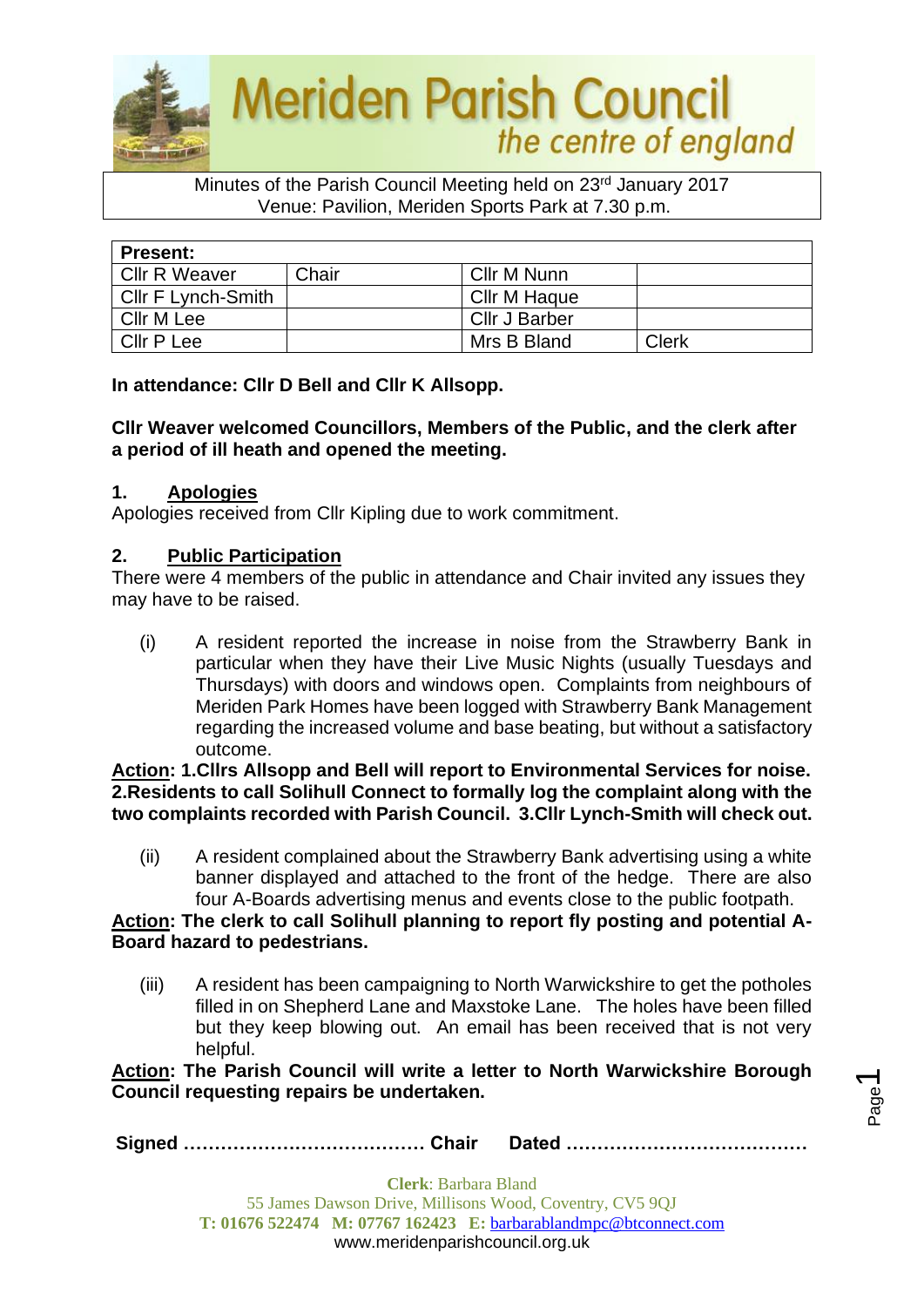

(iv) A resident reported deep potholes that have been filled in at Whitestitch Lane section of highway; the holes are too deep and with buses and HGVs using this route into Meriden and Area G Quarry, the highway surface continues to pothole.

**Action: The Parish Council will contact Solihull Highways. The Parish Council will further contact planning colleagues at Solihull and North Warwickshire. The matter will be raised at the next Quarry Liaison meeting (6th March) with quarry operators.** 

(v) A resident reported concerns regarding the air quality and dust monitoring from the quarry operations. A & A Recycling were given a sample which they considered to be more sand that wood particles/dust collected from gardens. Wood dust has contaminants including MDF, wood paint and other carcinogens. Residents expressed their concerns as what is being breathed in. The air borne particles are weather dependent i.e. dry spells and south westerly wind. All neighbours to the quarry are affected including the centre of the village. Residents in Millisons Wood have also reported increased dust settlement. Photographs have been given to A & A Recycling.

Cllr Weaver advised that a letter had been written to the Agent for A & A requesting an independent air quality assessment.

**Action: The Parish Council will formally request Environment Agency representation at the next Quarry Liaison Group meeting. The Parish Council to contact Solihull Planning regarding conditions of licence and a request to review conditions. Cllrs Allsopp and Bell to speak with Paul Tovey and request this be moved forward. The Parish Council to request data regarding air quality and dust monitoring under Freedom of Information Act from the Environment Agency.** 

# **3. Declarations of Interest**

3a To declare any personal interests in items on the agenda and their nature. Nothing to declare.

3b To declare any prejudicial interests in items on the agenda and their nature Nothing to declare.

# **4. Minutes**

The minutes of the Parish Council meeting held on 12<sup>th</sup> December 2016, circulated prior to meeting, were considered. Members approved the minutes as a true record.

**IT WAS RESOLVED** Cllr P Lee proposed acceptance of the minutes of Parish Council meeting held on 12th December 2016, seconded by Cllr Barber.

|--|--|--|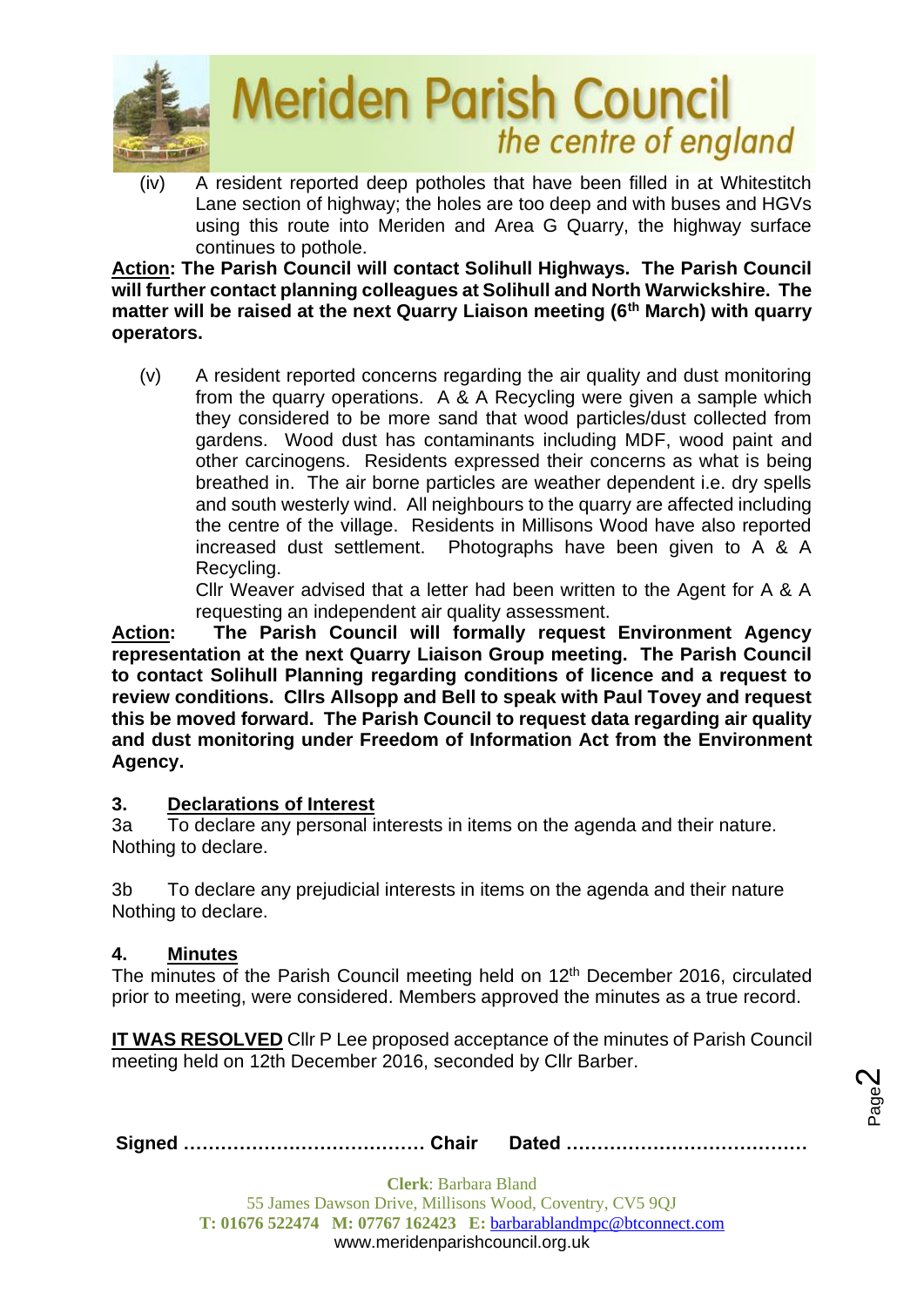

# **5. Finance**

5.1 Approve January Payments

The clerk circulated January payments for consideration and approval.

# (i) Meriden Parish Council January payments £3,160.00.

**IT WAS RESOLVED** Cllr P Lee proposed approval of Meriden Parish Council January payments of £3,160.00 seconded by Cllr Barber.

(ii) Meriden Sports Park January payments £5,175.75.

**IT WAS RESOLVED** Cllr Barber proposed approval of Meriden Sports Park January payments of £5,175.75 seconded by Cllr P Lee.

5.2 Precept & 3% Increase

The Clerk had previously circulated Members with the following indicative precept recommendation for a 3% increase, for their consideration and in principle agreement.

|   |                                                                             | 2016-2017              | 2017-2018              |
|---|-----------------------------------------------------------------------------|------------------------|------------------------|
| A | <b>Precept</b>                                                              | £43,144.65             | £45,395.78             |
| B | <b>Band D precept charge</b>                                                | £<br>35.51             | 36.58<br>£             |
| C | Number of Band D equivalent dwellings<br>(tax base)                         | 1,192<br>$(2015 - 16)$ | 1,215<br>$(2016 - 17)$ |
| D | Indicative support grant                                                    | £1,762.00              | 983.00<br>£            |
| Е | Indicative number of Band D equivalent<br>dwellings (tax base)              | 1,215                  | 1,241                  |
| F | Indicative increase in tax base due to<br>changes to the CTR scheme 2017/18 | 0                      |                        |

- 1. To approve percentage increase (3%).
- 2. To approve **£983** top up grant (44.21% decrease).
- 3. To approve new tax base of 1,241 Band D equivalent dwellings for 2017-18. *This is an increase of 26 Band D equivalent dwellings.*
- 4. Based on indicative 2017-18 figures above (now confirmed SMBC), approve 3% increase (£36.58) for 2017-18 which is a £1.0653 (£1.07) increase per Band D.
- 5. Thus 2017-18 precept for 1,241 Band D @ £36.58 = **£45,395.78** + **£983.00** (grant) = **£46,378.78 (£46,379).**
- 6. An increase to precept budget of **£1,472.13** for financial year 2017-18 inclusive of support grant and increased Band D equivalent dwellings.

Members agreed their in principle agreement to a 3% and indicative budget above and the indicative budget was submitted to Solihull MBC. The increase per household is £1.07 per annum.

**Signed ………………………………… Chair Dated …………………………………**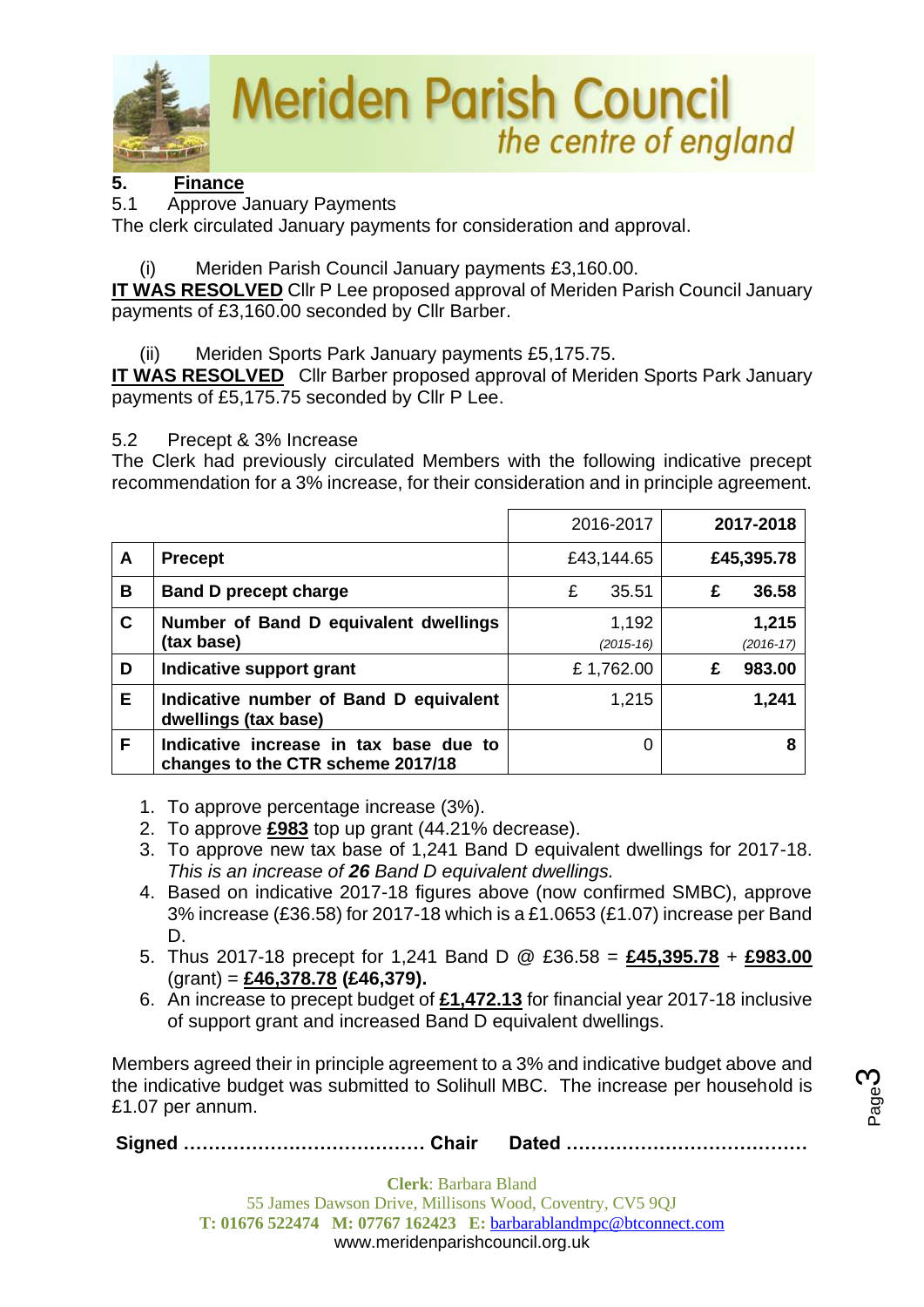

Chair requested Members formal approval be recorded.

**IT WAS RESOLVED**: Members approved the indicative precept budget including a 3% increase. Cllr Weaver proposed acceptance and this was seconded by Cllr **Barber** 

Chair advised that all Parish and Town Councils were increasing their precept between 2 and 15%. The recommendation for Meriden to increase by 3% is justified by increased staff costs and inflation, longer term commitments to joint projects such as Meriden Pool, Neighbourhood Plan and household survey, Meriden in Bloom.

Chair further advised that the budget setting process was underway and the Finance sub-committee will be meeting in February for the purpose of finalising 2017-18 budget. The Finance sub-committee will make recommendations to Members for approval at full Council meeting 20<sup>th</sup> February 2017.

#### **Action: Finance Committee to arrange meeting for February to review draft budget and justifications. Clerk/RFO to initiate process and conclude bank reconciliations.**

5.3 Grant Thornton Audit/Annual Return 2015-16

Chair advised Members had received the first copy of Counsel Opinion regarding lawfulness of transfer of endowment gift of £1.375M to Meriden Sport & Recreation Trust from Meriden Parish Council investment fund. SMBC Solicitor and Parish Council Advisor has taken queries from Members and Trustees to Counsel for clarification and further Opinion; we therefore await outcome and final copy of Counsel Opinion. However under the General Power of Competence (GPC) adopted by Meriden Parish Council at the Annual Meeting of the Parish Council on 18<sup>th</sup> May 2015 the following statutory instruments confirm the lawfulness of Parish Council actions:-

• *"General Power of Competence, in accordance with the procedure set out by section 8(2) of the Localism Act 2011 and the Parish Councils (General Power of Competence) (Prescribed Conditions) Order 2012. The result is that MPC was, and continues to be, an "eligible parish council" and therefore entitled to use the General Power of Competence in section 1(1) of the Localism Act 2011.*

- *Section 19(3) of the Local Government (Miscellaneous Provisions) Act 1976.*
- *Section 44 Local Government (Miscellaneous Provisions) Act 1976*
- *Conclusion of Counsel (from Opinion dated 6th January 2017)*

*As all of the conditions for use of the General Power of Competence were satisfied, I conclude that MPC lawfully used that power to make the gift of the Endowment Sum to MSRT. I do advise that a clear written agreement is drawn up – if one has not been already along the lines suggested in my instructions. This is because an agreement in these terms would more clearly evidence that the gift was a contribution by way of grant, within the meaning of section 19(3). The agreement should attach clear conditions to the use of the Endowment Sum, limiting it in such a way that it could only be applied for purposes authorised by section 19(3)."*

Page 4

**Signed ………………………………… Chair Dated …………………………………**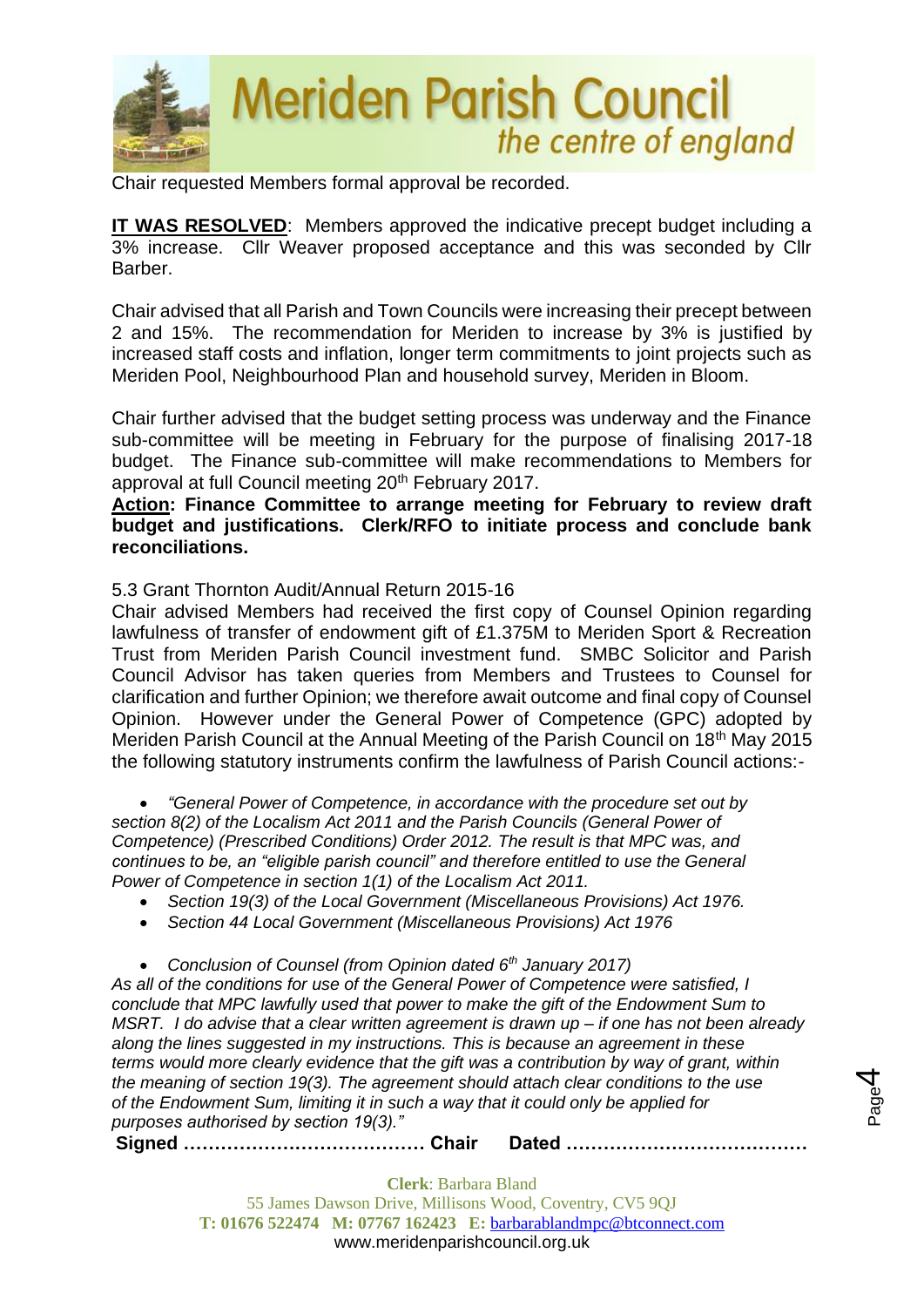

Members recorded their thanks to the Chair and Clerk for their diligence in working with SMBC's Solicitor and MPC Advisor to drawn this matter to a satisfactory conclusion. Chair acknowledged and advised further meetings are scheduled with the Solicitor, Parish Council and Trustees for the purpose of drafting an Agreement as per Counsel Opinion and recommendation.

# **Action: Clerk to arrange with Andrew Kinsey and Trustees.**

Chair revisited the endowment being restricted as capital receipt funding and therefore only to be used for capital projects and not revenue costs. A freeze on capital receipt funds remaining in bank account acerbated cash flow difficulties in November. An interest free loan of £30,000 to meet sports park operational costs was secured from SMBC with the condition that it be re-paid by 01 March 2017, the guarantor being Parish Council precept for 2017-18. An agreement has been reached with Trustees that Meriden Parish Council will gift £30,000 of capital receipt funds to Meriden Sport & Recreation Trust on the basis that a £30,000 emergency grant be awarded to Meriden Sports Park for the purpose of repaying SMBC loan.

#### **Action: Chair and Clerk to formally write to Trustees requesting emergency grant.**

Chair advised that Red Kite Consultancy has been working with Sports Park Directors and Trustees to finalise a 5 year business plan and meetings are to be arranged with both parties.

Further issues raised in Grant Thornton's audit report refers to the anomalies on the Edge system, which to date remain outstanding. Two letters have been written to Edge without a formal response except for email acknowledgements. No quarterly support for the Clerk/RFO has been provided. The Clerk has been exploring options with other finance software providers one of whom is RBS (Rialtas) Systems who are suggesting an "Alpha Software" package which works on a receipt and payment basis. Members are asked to consider the benefit of an alternative finance management system.

**IT WAS RESOLVED** (i)Members approved a letter be drafted to Edge outlining the Parish Council's intention to give notice; (ii)Members approved Rialtas as an alternative finance management system provider; proposed by Cllr Haque and seconded by Cllr Nunn.

#### **Action: The Clerk to draft letter to Edge. The Clerk to arrange for demonstration of Rialtas Alpha Software.**

Chair advised that the Clerk had written a letter of complaint to Wright Hassall challenging the invoice description and cost of the work they had undertaken after initial meetings regarding Grant Thornton's issues surrounding governance and lawfulness. SMBC Solicitor had provided advice on this challenge and the content of their breakdown and associated cost.

**Signed ………………………………… Chair Dated …………………………………**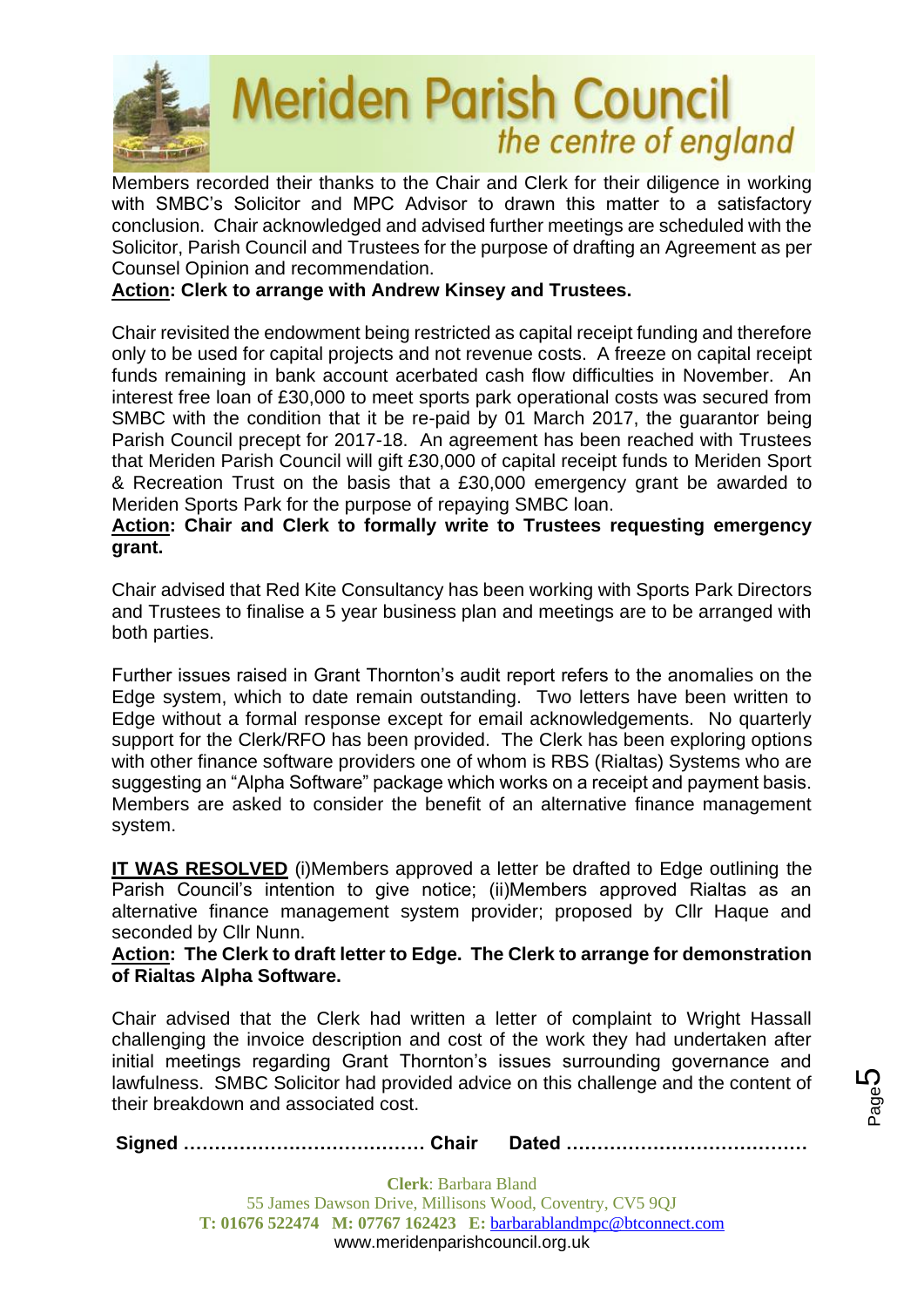

The invoice remains unpaid and in query for the sum of £6,900. Acknowledgements have been received from Rachel Gwynne, Solicitor advising that the matter is being looked into, however credit control continues to chase payment.

# **Action: Clerk to monitor Wright Hassall non-action.**

# 5.4 Freehold transfer of Sports Park and VAT

Chair reported that there is no VAT liability to the Parish Council. This has been resolved by SMBC and confirmed by Grant Thornton, SMBC's VAT advisors. The Parish Council has requested a formal letter from SMBC to this effect. Chair reiterated no freehold transfer will be accepted until the matter of technical issues is concluded with SMBC.

### **Action**: **Clerk and Chair to continue working with SMBC Solicitor, Andrew Kinsey, to conclude the matter. Andrew Kinsey to write to Meriden Parish Council confirming no VAT liability in sale of Maxstoke Lane Playing Field.**

# 5.5 New Financial Regulations/Audit/Transparency/Policies

A volunteer is assisting finance committee with amendments to finance regulations and standing orders. It is anticipated that both will be completed and presented to Members at March meeting for approval and adoption.

# **Action: Finance committee continues to conclude review process.**

#### $5.6$ 1<sup>st</sup> Meriden Scout Group

A letter requesting their annual donation for flag raising duties has been received. Members considered the request and unanimously agreed a donation of £400.00.

**IT WAS RESOLVED** The Parish Council approved a donation of £400 for flag raising duties for financial year 2016-17. Proposed by Cllr P Lee and seconded by Cllr J Barber.

# **6. Progress Reports**

# 6.1 Village Hall Management Committee

Cllr Lynch Smith reported the Big Picture Show is going well with the next film schedules "Bridget Jones Baby".

#### 6.2 War Memorials

Nothing to report.

#### 6.3 Meriden Pool

Chair advised that Red Kite Consultants appointed by SMBC as part of the joint working group is being finalised; Red Kite is waiting for the costings for dredging the Pool. Chris Barr is leading on behalf of SMBC and this be presented to Cabinet to agree expenditure. The joint working group will be applying to SITA's Environmental Trust for the purpose of securing funding for Pool improvements. It is noted that residents raise concerns regarding the drop in Pool levels and this will be actioned

**Signed ………………………………… Chair Dated …………………………………**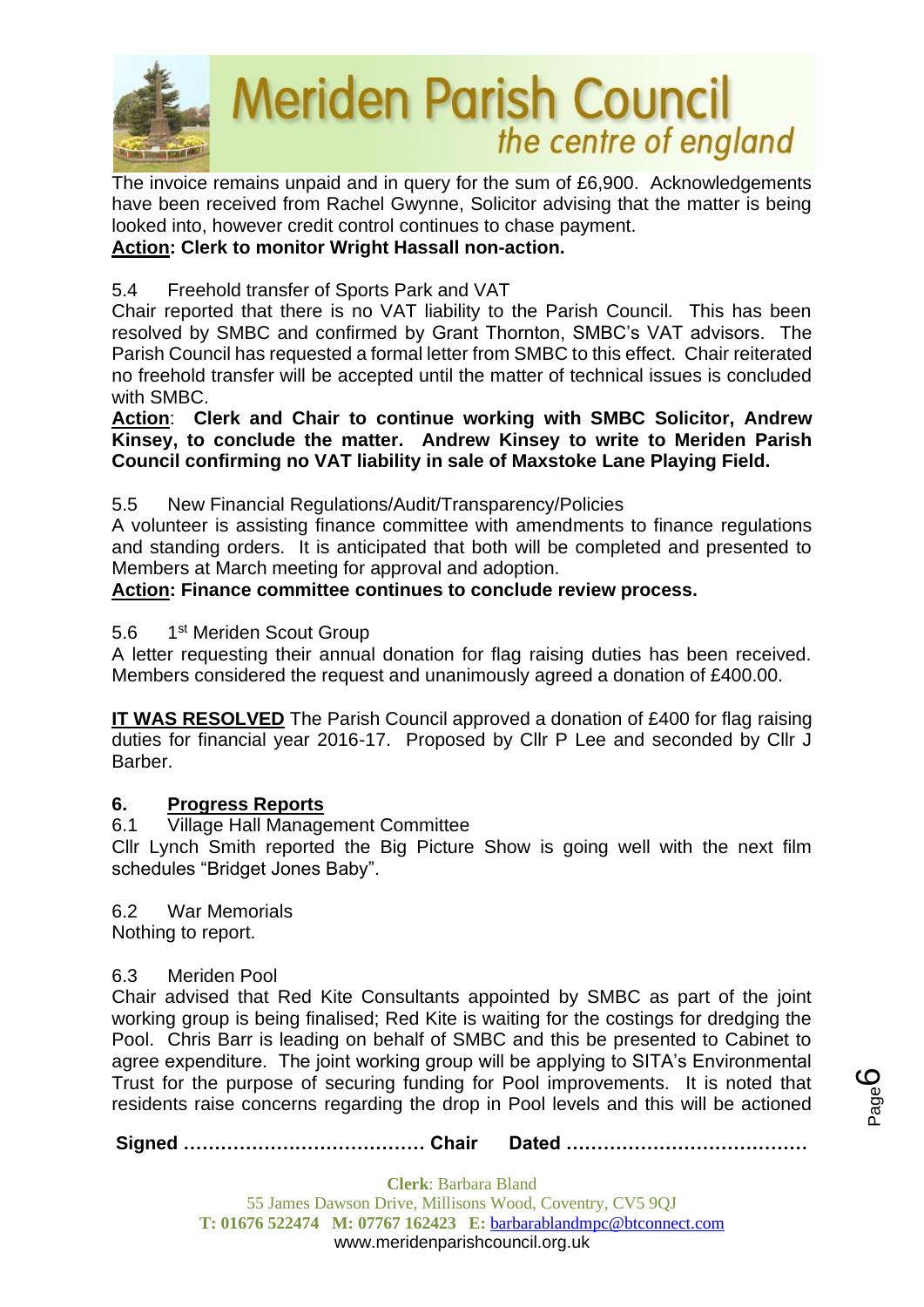

with SMBC Ed Bradford to ensure the plate has not been removed. There is also a requirement to check the lake in Meriden Hall park as this is known to run under the road and top up the Pool.

### **Action: The Clerk to contact Ed Bradford regarding Pool levels and lake feed from Meriden Hall grounds.**

#### 6.4 Allotments

There has been no further action from Taylor Wimpey regarding the car park and storage land being part of Meriden Parish Council transfer of land. Maintenance of hedge boundary is not being maintained. The request for signage and hand rails leading from steps onto Leys Lane has not been actioned by either Taylor Wimpey or Highways. Residents have commented no checks are made of new replacement hedge. The Parish Council continue their commitment to maintaining the allotment frontage.

## **Action: The Clerk to contact Taylor Wimpey and Lawrence Osborne regarding adoption of Public Open Space.**

### 6.5 Footpaths/Forum

Cllr Lynch-Smith reported that the Tree Warden is enthusiastic and also a "keen walker". She has agreed to walk the footpaths to expand the tree survey undertaken in 2015. All data collected will be added to the existing list of TPOs. She is attending the monthly Tree Warden's meeting. She would like a map of footpaths copied to A3. **Action: Cllr Haque advised she could photocopy an A3 footpath map.**

#### 6.6 Quarries Liaison Group

There have been many complaints received regarding mud/debris on highways, HGVs on Hampton Lane, lack of sweeping/highway cleansing by operators, increased HGVs using the village road networks causing damage to verges.

Cllr Haque reported the sweeper using the wrong side of the road and meeting oncoming traffic head on which is hazardous and an accident waiting to happen. Mud continues to be dropped onto highway particularly on slip road joining A45 at Birmingham Road junction.

Chair responded that all items are noted and will be raised at the next Quarry Liaison meeting in March.

# **Action: The clerk to continue monitoring and fielding complaints to operators**.

# 6.7 Solihull Area Committee

Chair reported the last meeting was held on 12th January 2017 at Kingshurst. Jim Harte, SMBC's Neighbourhoods Team Lead was the guest speaker who presented "How SMBC can improve engagement with Parish and Town Councils?" Meriden came out well in terms of how well the Parish Council work with SMBC Officers and Councillors.

**Signed ………………………………… Chair Dated …………………………………**

Page  $\blacktriangleright$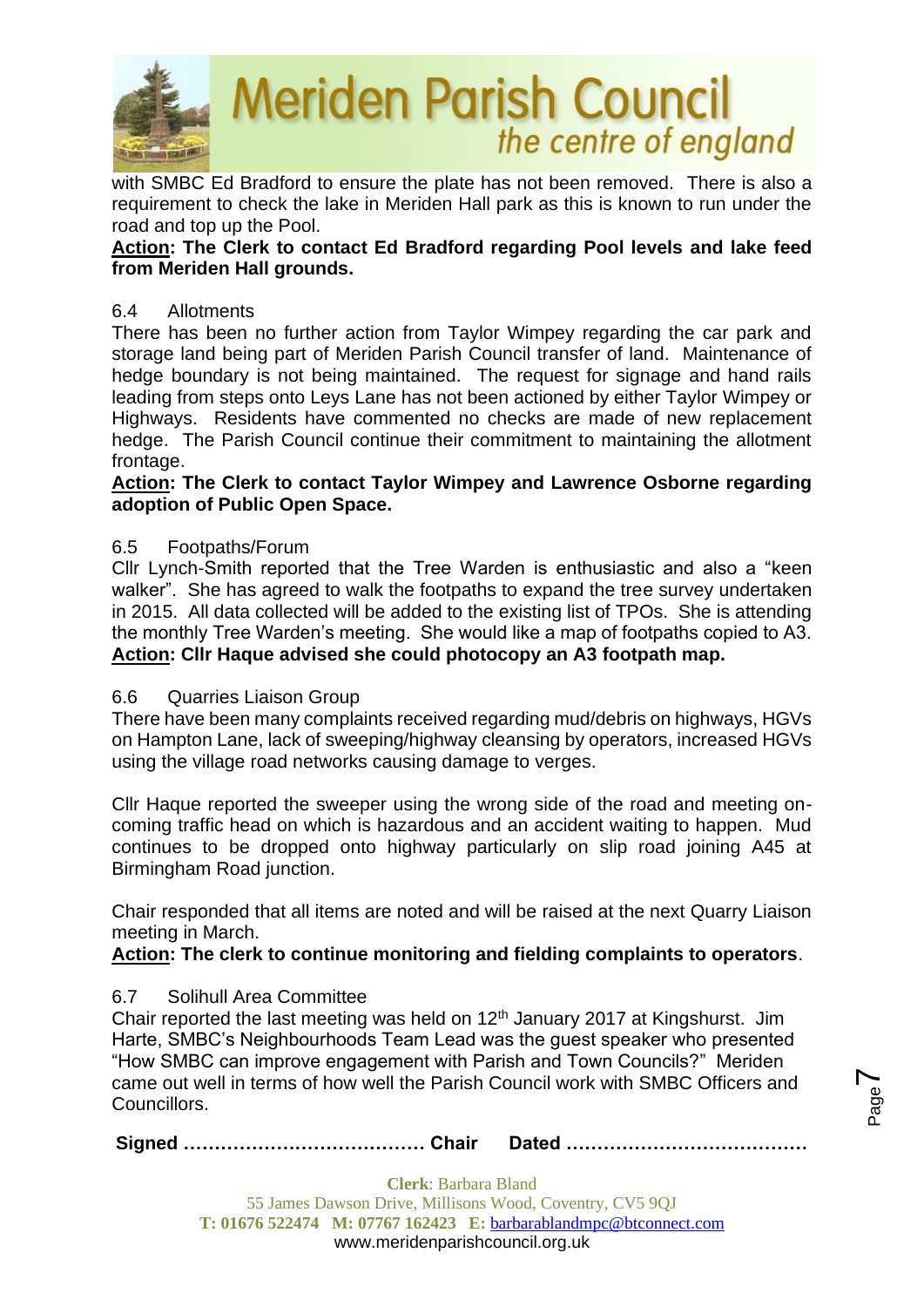

6.8 Tree Wardens & TPO List Nothing to report, please refer to agenda item 6.5.

6.9 Community Surgeries Nothing to report.

## 6.10 Community Speed Watch

Cllr Barber reported that Speed Watch was undertaken on 21<sup>st</sup> January 2017 between 12.00 and 13.00 hours on Hampton Lane. 558 cars were monitored with 20 cars driving above the specified speed limit. Registrations were recorded and these will be submitted to West Midlands Police who will be issuing letters to the offending drivers. The next Speed Watch is arranged for February 2017 and it is envisaged that there will be 2/3 Speed Watch initiatives exercised monthly to reduce speeding traffic through Meriden.

6.11 HS2 Nothing to report.

### 6.12 Meriden Sports Park (quarterly summary only)

Chair reported User's and Director's meetings had been held. All park users are happy with the facility and hire arrangements. The Sports Park has been overwhelmed with requests for hire during the winter months and we are full to capacity. We have a new Parent and Toddler Group on a Wednesday and Friday morning. Feedback is positive and the organiser has requested extending provision to school holidays for 5-11 year olds which will include multi-sports activities. Volunteer hours and user feedback is being recorded.

#### 6.13 Meriden Sport & Recreation Trust Update

Cllr Lynch-Smith provided an update and read the attached report, provided by Chair of Trustees, referred to as Addendum A Item 6.13 Inclusion to Meriden Parish Council Meeting Monday 23rd January 2017.

#### **7. Clerk's Report**

The clerk advised due to ill health no clerk's report is available but all actions are reflected in the agenda.

#### **8. District and Ward Councillor Reports**

Cllr Bell advised that HS2 continues with Hampton-in-Arden unhappy by the suggested re-siting of the Bickenhill HWRC to the Diddington Lane/A45 location.

Cllr Allsopp reported that work has started on the building of the "glass box" by Pertemps. Concerns were raised regarding Pertemps receiving both planning permissions (the other being for the underground car park), and advised that this is

Page  $\infty$ 

**Signed ………………………………… Chair Dated …………………………………**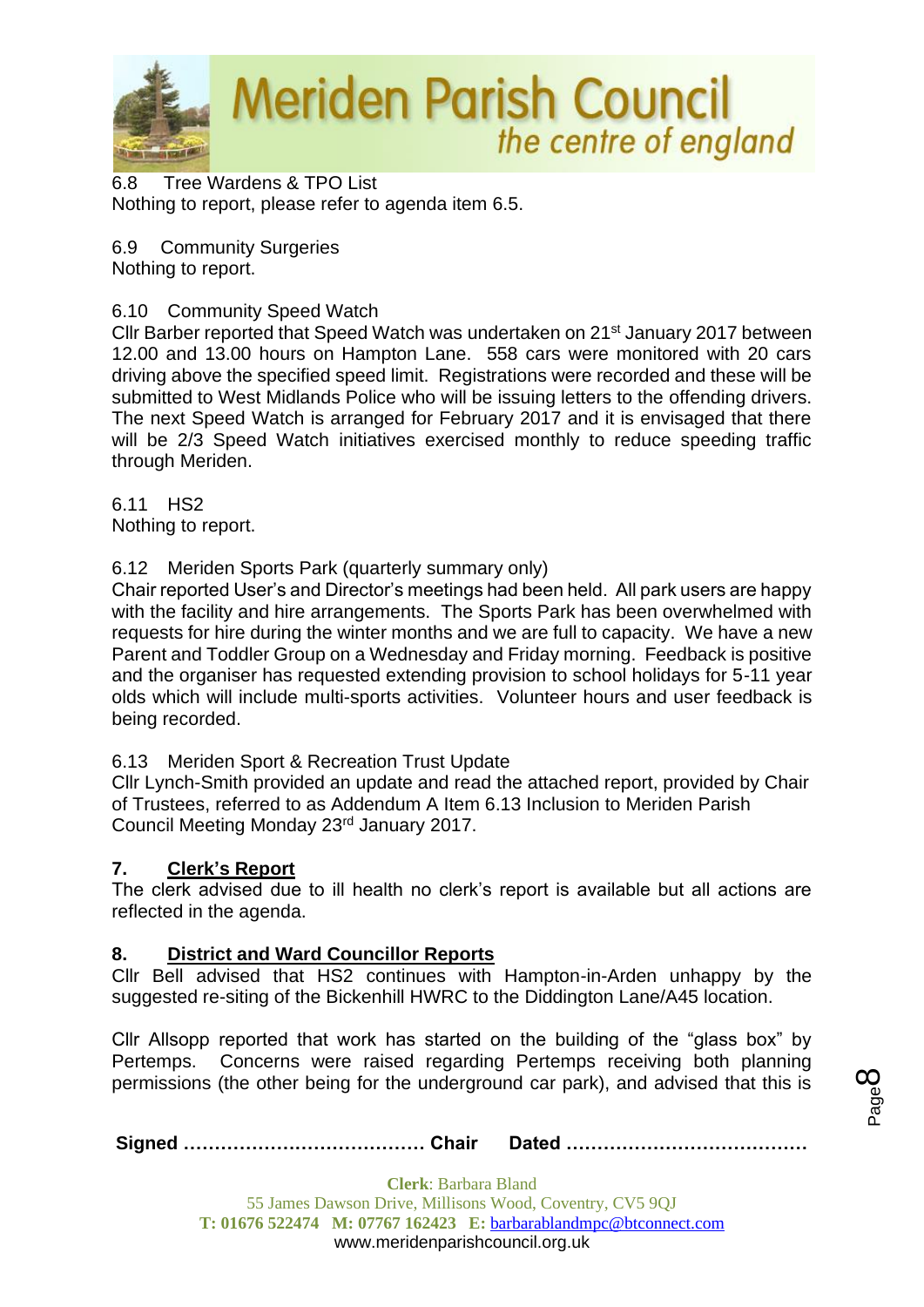

now obsolete as per Planning Inspectorate. The Parish Council stated no official notification had been received from planning.

**Action: Clerk to follow up with Lawrence Osborne and request formal notification.**

# **9. Correspondence & Communication**

• Letter received from Rt Hon Dame Caroline Spelman MP regarding a resident complaint on the servicing of bus shelters between Millisons Wood and Meriden Green.

**Action: Clerk to investigate duplication of cleansing by Bus Companies of Meriden shelters. Review of street furniture to be undertaken with Parish Council contractor.**

• WALC invitation to receive nominations to attend Royal Garden Party. **Action: Cllr Lynch-Smith advised she would like to be considered and the Clerk to email details.**

### **10. Meriden Village Matters**

10.1 Library Update Nothing to report.

#### 10.2 Village Commemoration WW1

Cllr M Lee advised that the next meeting is to be arranged for February with a view to discussing taking charge of the Poppy Memorial site, putting together a funding application and concluding the Heritage grant monitoring.

# **Action: Cllr M Lee to arrange February meeting.**

#### 10.3 Meriden Gate

The Clerk reported that complaints continue from residents regarding street cleansing largely due to the site not yet adopted by SMBC. It is impossible to speak with anyone from Barret David Wilson Homes. The public open space has not been planted with wildflower meadow. Cllrs Allsopp and Bell stated that SMBC still hold the bond and this should be used for site completion if BDWH are not meeting their contractual obligation.

**Action:** Cllrs Allsopp and Bell to liaise with Lawrence Osborne and provide update.

10.4 Taylor Wimpey (Transfer of Allotments/freehold land) Nothing to report.

10.5 Highways Nothing to report.

10.6 Land Registry & Ownership

Cllr M Lee advised that a list of priority sites is required for the next Neighbourhood Planning meeting when Avon Planning Consultant will be in attendance.

**Signed ………………………………… Chair Dated …………………………………**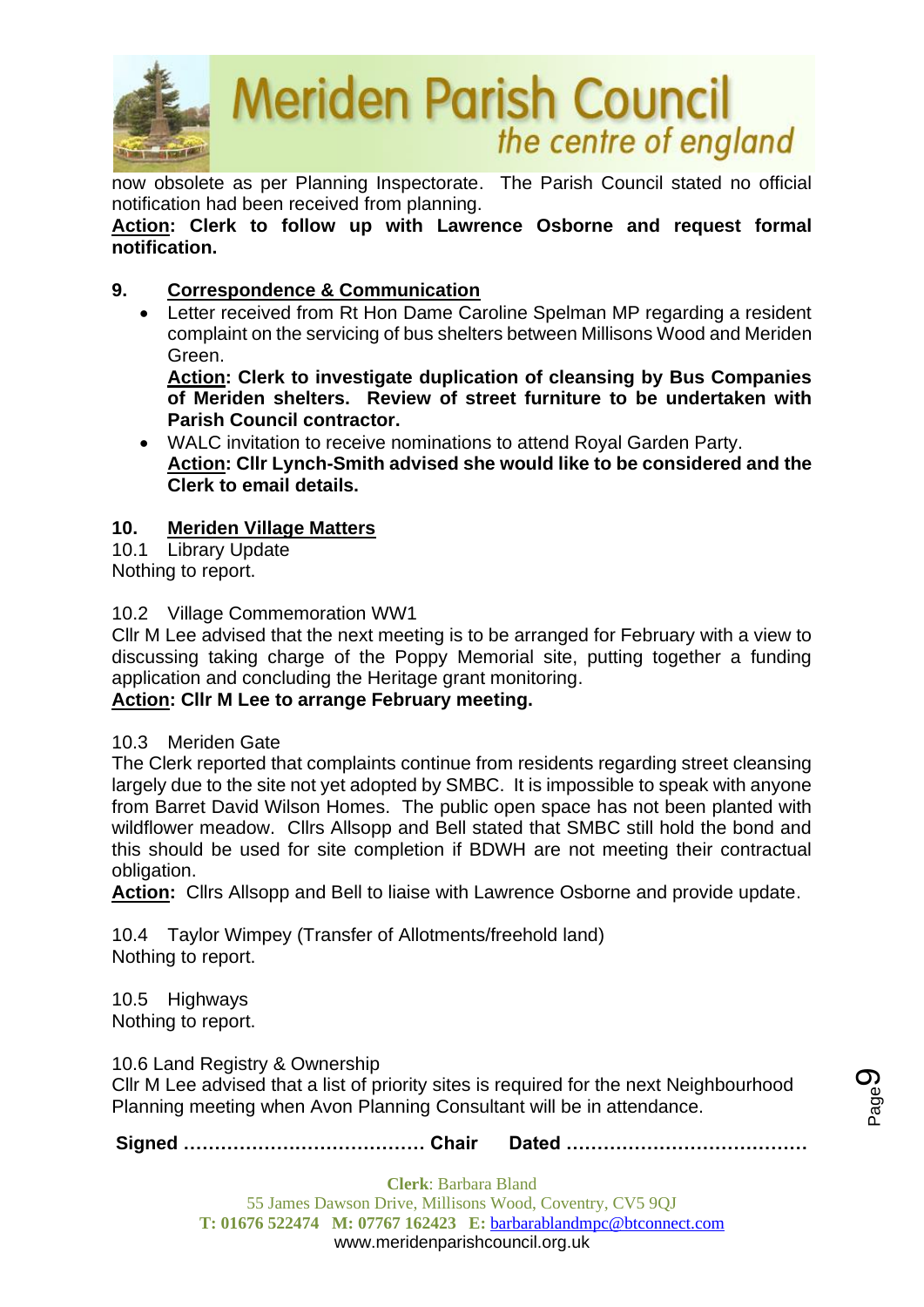

#### **Action: Clerk to advise.**

10.7 Solihull Neighbourhoods in Bloom 2017

The clerk advised planning for 2017 Bloom will commence in the New Year. Volunteers are needed.

### **Action**: **The clerk to arrange meeting.**

10.8 Litter

Chair reported that the land at the front of telephone exchange needs clearing and litter collected. There is rubbish in and along the hedge.

**Action: The Clerk to speak to Highways to establish land ownership.**

The Clerk advised that SMBC is promoting the "Great British Spring Clean" and have offered a Community Clean Up for Meriden.

**Action: The Clerk to liaise with Sarah Jones, Environmental Projects Officer.**

10.9 Mobile Mast Update

The Clerk advised requests from residents for better mobile signals in Meriden. **Action: The Clerk to speak to Manor Hotel and service providers.**

10.10 Local Council Award Scheme

Nothing to report but will be discussed at Council Development Day on 28<sup>th</sup> January.

10.11(i) 82 Bus Route & Failure of Service

Cllr Nunn reported he continues to pursue the operator for improvements to service. Chair requested this item now be removed from forthcoming agendas.

**Action: This item to be removed from February's agenda.**

10.11ii89 Replacement Service for Taxi-Bus

Cllr Nunn advised that the consultation closes on  $10<sup>th</sup>$  February. Surveys have been delivered to users of the taxi-bus and also there are copies in the Library. Residents have formed an action group who are providing assistance to The Firs in the completion of questionnaires and ensuring all affected residents have completed the survey. Updates are on the website and the action group will be visiting both Meriden Hall and Eaves Green Park Homes to ensure questionnaires are completed.

**Action**: **Cllr Nunn to liaise with Transport for West Midlands and Meriden resident's action group. A formal letter from the Parish Council to be written to SMBC and Transport for West Midlands.**

10.12 Street Association Project

Cllr Barber advised that a Christmas Party was held in the Pavilion with good attendance from Alspath Road residents. The Parish Council continue to support this Neighbourhoods Programme.

|--|--|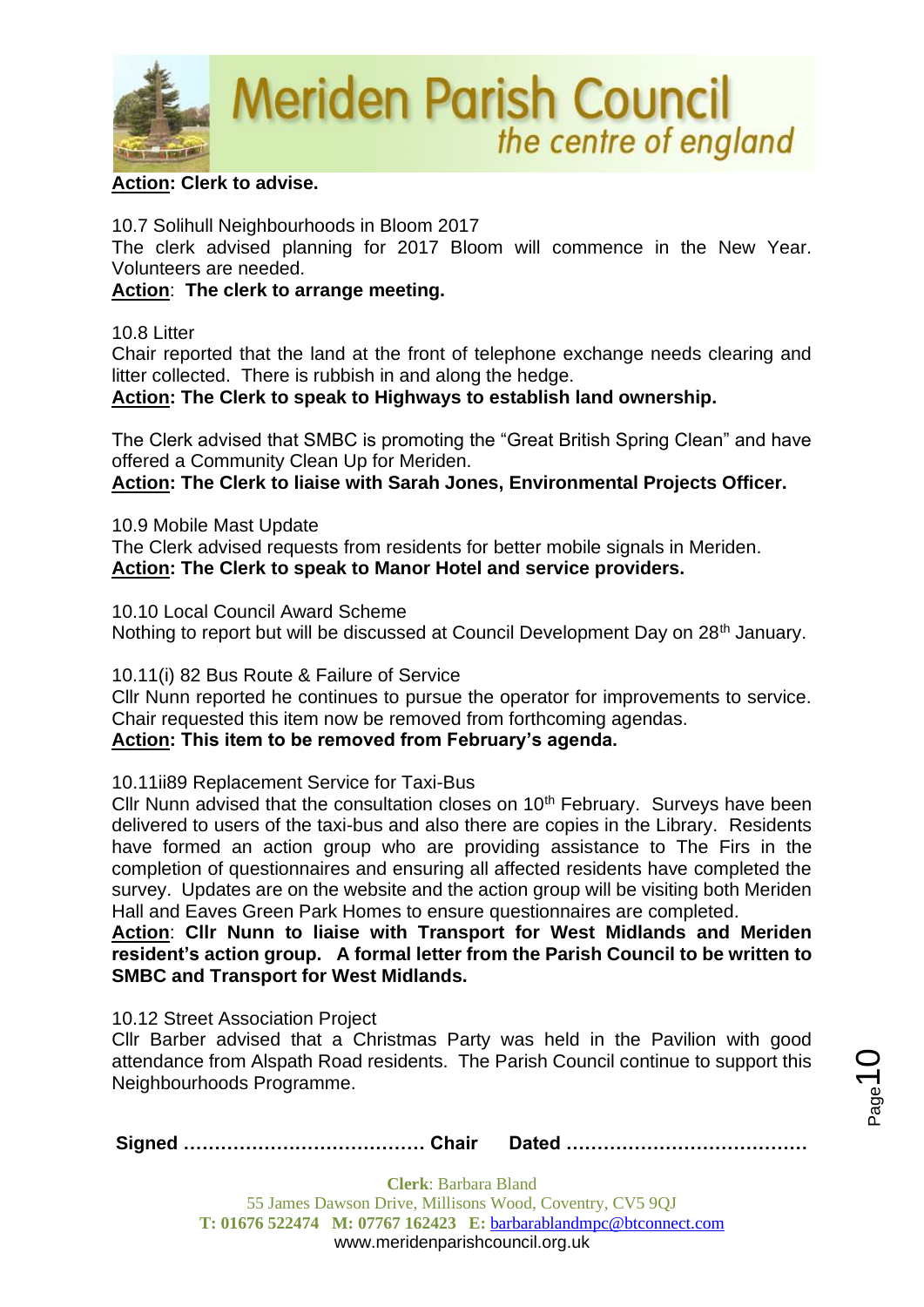

**11. Solihull Partnership Forum**

Nothing to report.

#### **12. Planning Matters**

12.1 Neighbourhood Planning Update

Cllr M Lee reported that the steering group met on  $12<sup>th</sup>$  January 2017 with 4 attendees. The group is progressing the Business Survey and the content identified. An application for Locality funding is to be made for the balance of funds not applied for previously circa 3.5k to cover the cost of the business survey printing, analysis and reporting.

The Household Survey Prize Draw has taken place with Simon Purfield, Stratford District Council, analysing the results and randomly selecting 1-20 prize draw winners. Residents have been contacted and prizes distributed.

#### 12.2(i) Neighbourhoods Community Action Plan

Cllr M Lee reported that the new sign on Berkswell Road, displaying Meriden, Historic Centre of England, is too large and "historic" should be removed; the clerk to speak to Neighbourhoods Team as this has been funded from the Ward Action Plan budget for Meriden. Winspear Close sign needs replacing as it is broken. All gateway signage to be checked.

#### **Action: Clerk to liaise with Neighbourhood Co-ordinator.**

The evidence base work required for Highways in relation to traffic management, parking, speeding and restrictions requires a working group to take forward. Photographic evidence is needed along with a review of Visual Design Statement, Parish Plan and latest Neighbourhood Planning Surveys. All this information is required for the evidence to be presented to Cabinet for decision making process in March.

#### **Action: Chair, Cllr Nunn and Clerk. Cllr Nunn to gather photographic evidence.**

#### 12.2 Solihull Local Plan Review & Meriden Sites

The Local Plan consultation has been extended to 17<sup>th</sup> February 2017. The Council Development Day on 28<sup>th</sup> January is dedicated to drafting responses to the 23 questions requested. A formal Parish Council response will be submitted however individual responses may also written. There are 60 documents to read through some of which are very detailed and technical.

There have been two public drop in sessions facilitated by the Parish Council in December and January. There were some good comments from attendees and these will also be factored into the response together with comments from the Neighbourhood Plan questionnaires.

#### **Action**: **ALL**

**Signed ………………………………… Chair Dated …………………………………**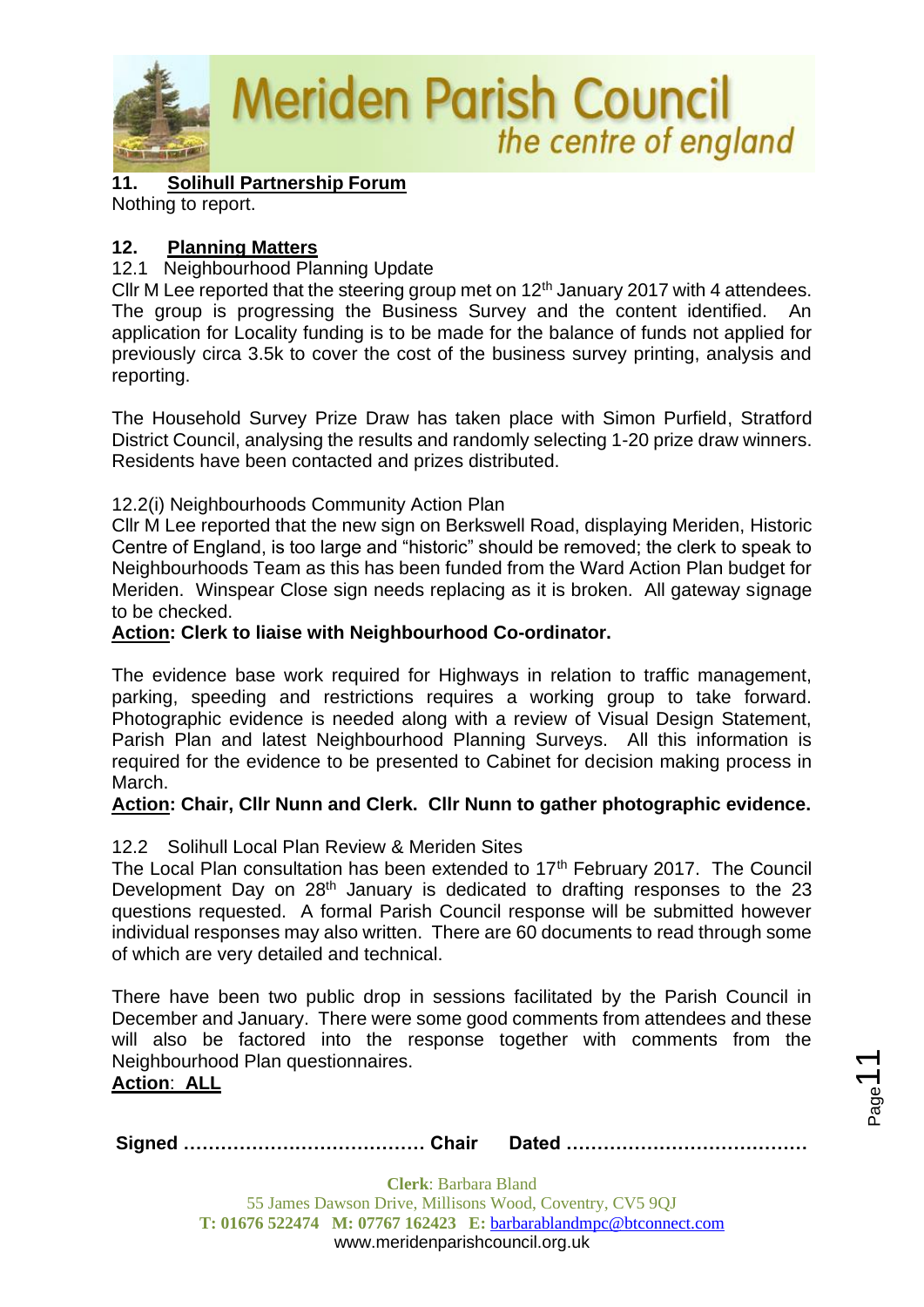

# 12.3 Planning Application Status Updates

## **PLANNING JANUARY 2017**

| Planning                                                                                               | <b>Address</b>                                                                                                  | <b>Planning Request</b>                                                                                                                                                                                                                                                                                                                                                                                       | Decision                                              |  |  |
|--------------------------------------------------------------------------------------------------------|-----------------------------------------------------------------------------------------------------------------|---------------------------------------------------------------------------------------------------------------------------------------------------------------------------------------------------------------------------------------------------------------------------------------------------------------------------------------------------------------------------------------------------------------|-------------------------------------------------------|--|--|
| Application                                                                                            |                                                                                                                 |                                                                                                                                                                                                                                                                                                                                                                                                               |                                                       |  |  |
| Ref. No:<br>PL/2017/00007/MINF<br>HO   Received: Tue                                                   | <b>6 Thebes Close</b><br>Millisons Wood<br>Solihull CV5 9QW                                                     | Side and rear single storey<br>extension.                                                                                                                                                                                                                                                                                                                                                                     | Status: Awaiting decision                             |  |  |
| 03 Jan<br>2017   Validated: Tue<br>03 Jan 2017                                                         |                                                                                                                 |                                                                                                                                                                                                                                                                                                                                                                                                               |                                                       |  |  |
| Ref. No:<br>PL/2017/00032/MINF<br>HO   Received: Sat 07<br>Jan 2017   Validated:<br>Sat 07 Jan 2017    | 13 Albert Road<br>Millisons Wood<br>Solihull CV5 9AS                                                            | <b>First floor rear extension.</b>                                                                                                                                                                                                                                                                                                                                                                            | <b>Status: Awaiting</b><br>decision                   |  |  |
| Ref. No:<br>PL/2017/00121/MINF<br>HO   Received: Wed<br>18 Jan<br>2017   Validated: Wed<br>18 Jan 2017 | 32 Grace Road<br><b>Meriden Solihull</b><br>CV <sub>5</sub> 9AT                                                 | <b>Single storey kitchen extension to</b><br>side and rear.                                                                                                                                                                                                                                                                                                                                                   | Status: Awaiting decision                             |  |  |
|                                                                                                        |                                                                                                                 |                                                                                                                                                                                                                                                                                                                                                                                                               |                                                       |  |  |
|                                                                                                        | Applications decided in January 2017                                                                            |                                                                                                                                                                                                                                                                                                                                                                                                               |                                                       |  |  |
| Ref. No:<br>PL/2016/02971/MINF<br>HO   Received: Fri 25<br>Nov 2016   Validated:<br>Fri 25 Nov 2016    | The Woodlands<br><b>Lodge Green</b><br><b>Lane Meriden</b><br>Solihull CV7 7JG                                  | 2 storey extension to side of property<br>with balcony over garage.                                                                                                                                                                                                                                                                                                                                           | <b>Status: WITHDRAWN</b><br>11 <sup>th</sup> Jan 2017 |  |  |
| Ref. No:<br>PL/2016/02634/MINF<br>HO   Received: Mon<br>17 Oct<br>2016   Validated: Mon<br>17 Oct 2016 | <b>Field Cottage 4</b><br><b>Hollyberry End</b><br><b>Farm Harvest Hill</b><br>Lane Meriden<br>Solihull CV7 7HW | <b>Field Cottage is a converted barn</b><br>within a small complex of a<br>farmhouse and converted farm<br>buildings. The proposed extension to<br>the rear of the property will provide<br>separate bedroom accommodation.<br>and is designed with high quality<br>detailing and materials to reflect the<br>character of the existing building and<br>allow the maximum penetration of<br>natural daylight. | Statud: Approved Tue<br>17th Jan 2017                 |  |  |
| Ref. No:<br>PL/2016/02622/MINF<br>OT   Received: Fri 14<br>Oct 2016   Validated:<br>Thu 10 Nov 2016    | <b>Meriden Hall Park</b><br>Homes Main<br><b>Road Meriden</b><br>Solihull CV7 7LA                               | <b>Provision of one additional mobile</b><br>home on the existing car park and to<br>form an additional parking area on<br>land at an existing residential mobile<br>home park.                                                                                                                                                                                                                               | Status: Full Refusal 5th<br>Jan 2017                  |  |  |

The Clerk reported that a request from Harvest Hill Lane residents for a one way system to be introduced due to the HGVs accessing Fordson Farm. The lane is too narrow and there is limited pull-ins to pass. Cllr Allsopp commented that Dean Biddle, Enforcement Officer, was looking into enforcement orders as SMBC Highways land has been used to widen access points into the Farm. The Farm is being used as a skip/haulage yard. There is also retrospective planning application for agricultural buildings without evidence of agricultural use. Bruce Brant is dealing with the highways element and SMBC have written to the owners advising they want their land back.

**Signed ………………………………… Chair Dated …………………………………**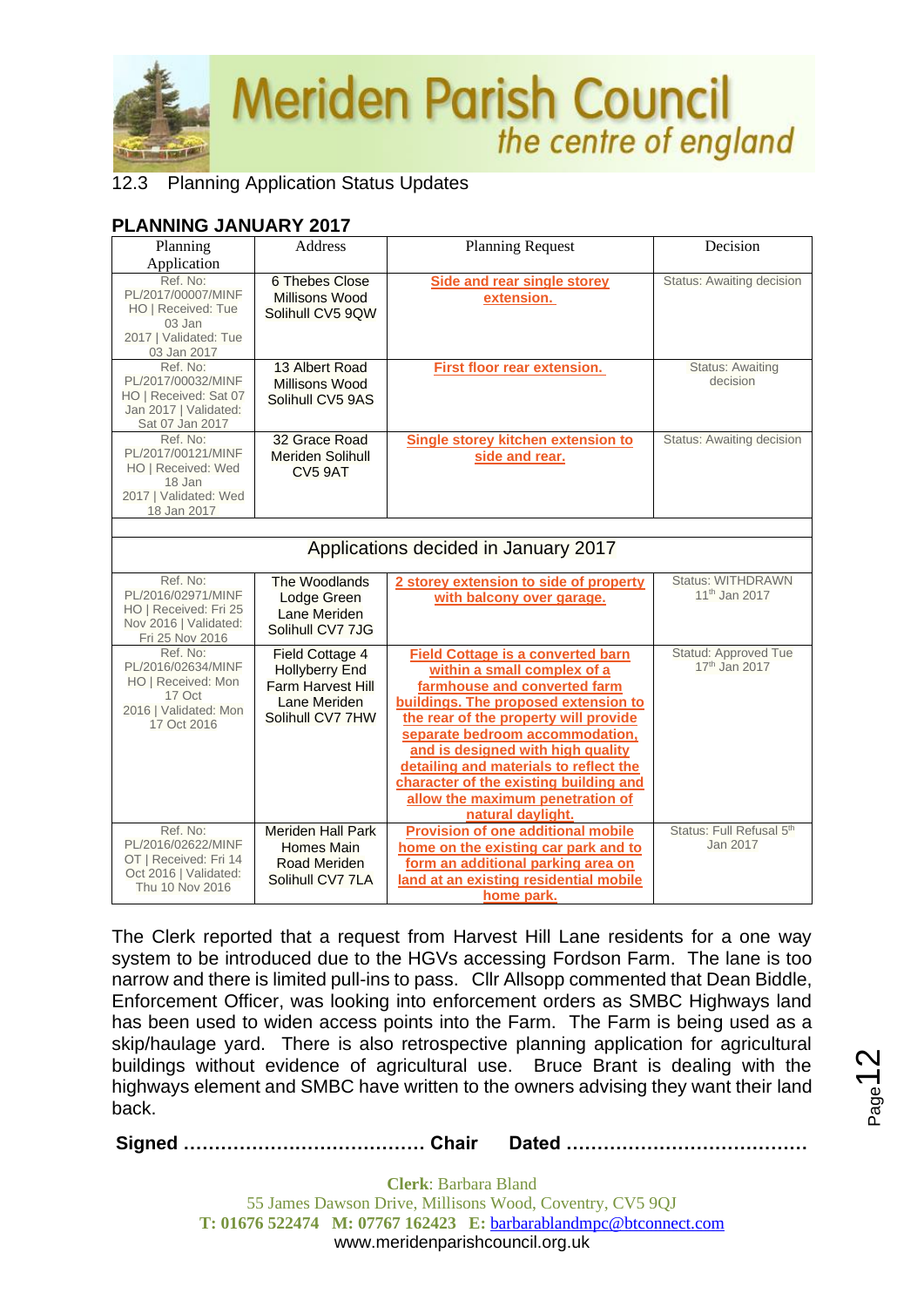

## **Action**: **SMBC Highways and Enforcement Officers, Ward Councillors.**

Member's raised concerns regarding the erection of buildings on land immediately behind sports park, the following email was received from David Wigfield, Enforcement and Conservation Manager as follows:-

*Further to the below query, I can confirm that I have since established the facts of the matter.*

*There are 2 separate parcels of land in close proximity, both of which have been leased to private individuals by the land owner, Packington Estates, for the grazing of horses. In both cases, incidental buildings have been erected in the form of stables and feed store etc. The owners/occupiers are of the view that the buildings in question have been designed and built to be moveable (the stables are on 'skids'), and thus do not fall within the definition of operational development, and so don't fall within planning control.* 

*Having regard to the tests of size, degree of permanence, and physical attachment, whilst it is an arguable point, I'm not wholly persuaded that all of these structures can reasonably be regarded as mobile items, in which case, strictly, they should have been the subject of a planning application. Whilst disagreeing with this, the land owner has referred the matter to their tenants for any further response. Whether or not this leads to any retrospective application however, I do not consider that it would be expedient to pursue formal action in this case – there is no doubt that the stables are what they claim to be, and are of typical and appropriate design and materials for stables and incidental structures in a rural location. Such facilities are not inappropriate development in the Green Belt.*

*In these circumstances I do not anticipate pursuing the matter, but please feel free to let me know if you have any further queries or concerns regarding this matter.* **Action: Members request a retrospective planning application be submitted by the tenants and referred back to the land owner. Clerk to contact Mr Wigfield.**

12.4 Community Asset/Right to Bid

A list of the next ten priority sites is requested for Avon Planning. **Action**: **Clerk to organise.**

12.5 Enforcement Notice Register

Notification has been received from SMBC Enforcement Manager relating to the appeal by The Wainhouse to the Planning Inspectorate regarding the breach of planning control as alleged in the notice is without planning permission the erection of a 1.8 metre high wire mesh fence in the curtilage of Meriden Hall a grade II listed building. The requirements are to take up and remove fencing and fence posts, and removal of materials from the property.

**Signed ………………………………… Chair Dated …………………………………**